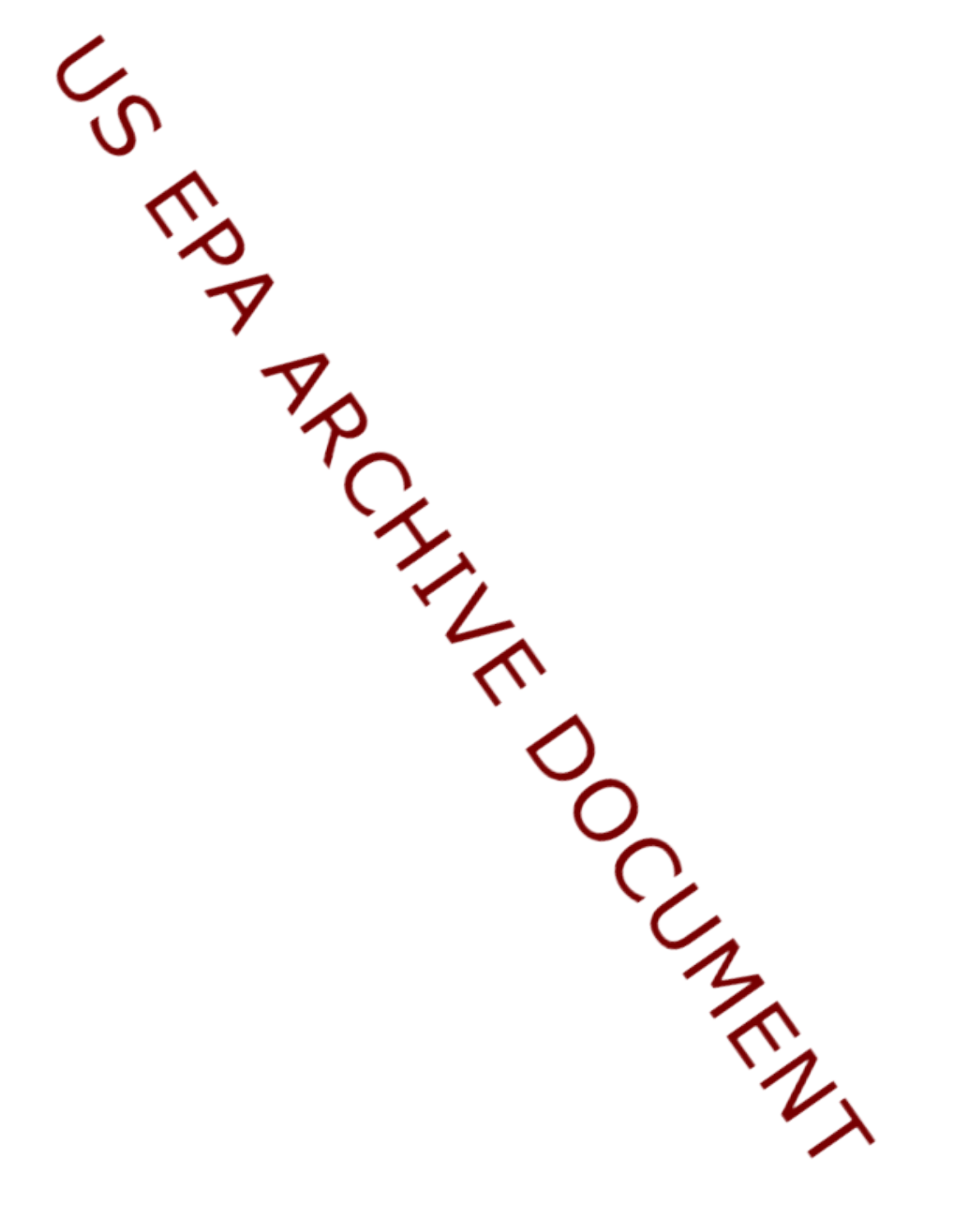## **THE ENVIRONMENTAL TECHNOLOGY VERIFICATION**







# **ETV Joint Verification Statement**

|                                      | <b>TECHNOLOGY TYPE:</b> Ultraviolet Open-Path Monitor            |                       |                              |
|--------------------------------------|------------------------------------------------------------------|-----------------------|------------------------------|
| <b>APPLICATION:</b>                  | <b>MONITORING AIR QUALITY</b>                                    |                       |                              |
|                                      | <b>TECHNOLOGY NAME: SafEye 420 Ultraviolet Open-Path Monitor</b> |                       |                              |
| <b>COMPANY:</b>                      | <b>Spectrex Inc.</b>                                             |                       |                              |
| <b>ADDRESS:</b>                      | <b>218 Little Falls Road</b><br>Cedar Grove, NJ 07009            | <b>PHONE:</b><br>FAX: | 973-239-8398<br>973-239-7614 |
| <b>WEB SITE:</b><br>$E\text{-}MAIL:$ | http://www.spectrex-inc.com/safeye<br>spectrex@spectrex-inc.com  |                       |                              |

The U.S. Environmental Protection Agency (EPA) has created the Environmental Technology Verification (ETV) Program to facilitate the deployment of innovative or improved environmental technologies through performance verification and dissemination of information. The goal of the ETV Program is to further environmental protection by substantially accelerating the acceptance and use of improved and cost-effective technologies. ETV seeks to achieve this goal by providing high quality, peer-reviewed data on technology performance to those involved in the design, distribution, financing, permitting, purchase, and use of environmental technologies.

ETV works in partnership with recognized standards and testing organizations; with stakeholder groups that consist of buyers, vendor organizations, and permitters; and with the full participation of individual technology developers. The program evaluates the performance of innovative technologies by developing test plans that are responsive to the needs of stakeholders, conducting field or laboratory tests (as appropriate), collecting and analyzing data, and preparing peer-reviewed reports. All evaluations are conducted in accordance with rigorous quality assurance protocols to ensure that data of known and adequate quality are generated and that the results are defensible.

The Advanced Monitoring Systems (AMS) Center, one of six technology areas under ETV, is operated by Battelle in cooperation with EPA's National Exposure Research Laboratory. The AMS Center has recently evaluated the performance of optical open-path monitors used to determine pollutants in outdoor air. This verification statement provides a summary of the test results for the Spectrex Inc. SafEye 420 ultraviolet (UV) open-path monitor.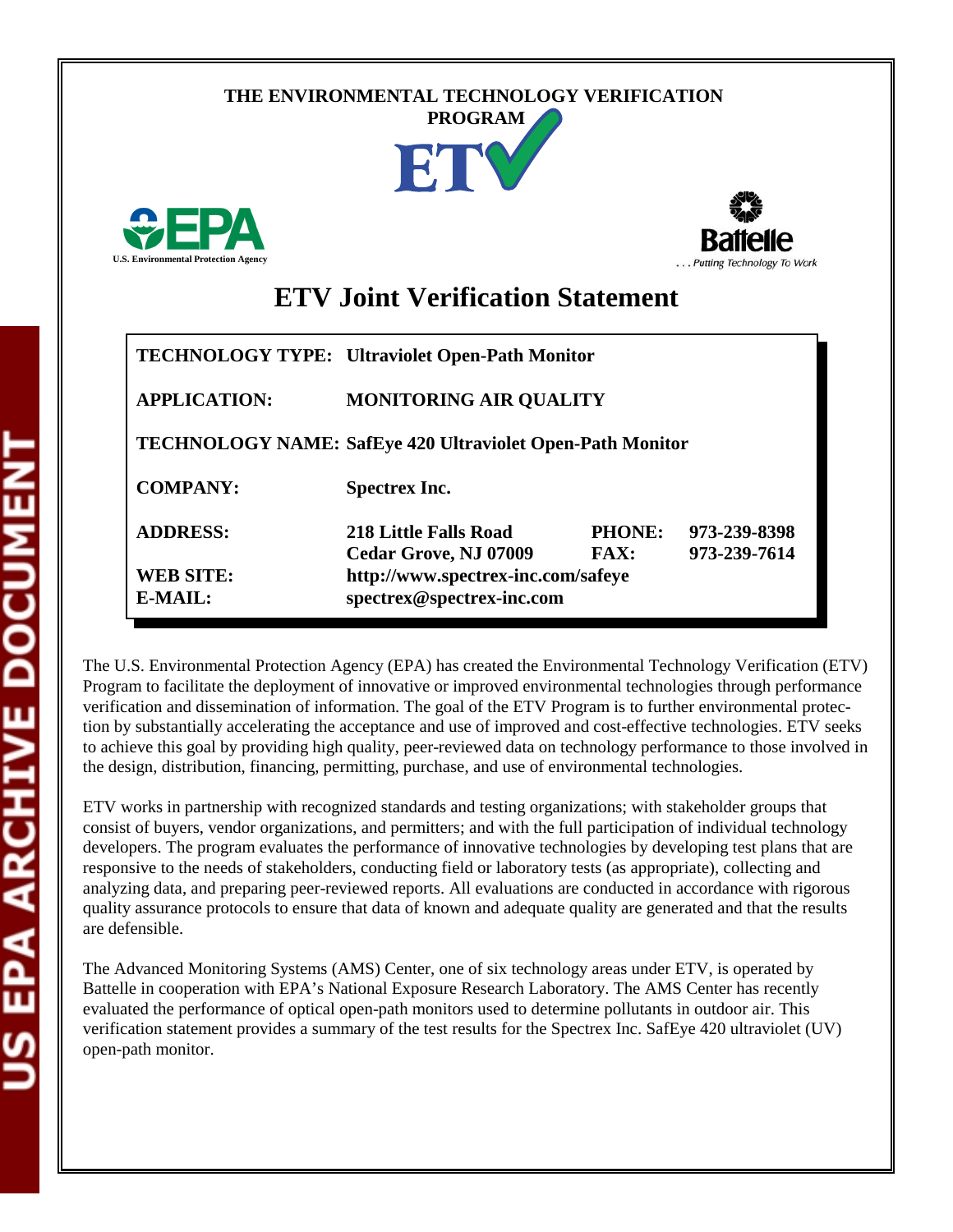#### **VERIFICATION TEST DESCRIPTION**

The test was designed to challenge the SafEye 420 in a manner simulating field operations. The monitor was challenged in a controlled and uniform manner, using an optically transparent gas cell filled with known concentrations of a target gas. The gas cell was inserted into the optical path of the monitor during operation under field conditions, simulating the presence of the target gas in the ambient air. The monitor was challenged with three target gases commonly measured by this monitor (carbon disulfide, benzene, and ammonia) at known concentrations, and the measurement results were compared to the known concentration of the target gas. The verification was conducted by measuring the three gases in a fixed sequence over three days. National Institute of Standards and Technology-traceable or commercially certified standard gases, a calibrated gas diluter, and a supply of certified high-purity dilution gas were used to supply the target gases to the gas cell.

Target gases were measured at different path lengths, integration times, source intensities, and numbers of replicate measurements to assess minimum detection limit (MDL), source strength linearity, concentration linearity, accuracy, precision, and sensitivity to atmospheric interferences. The test procedures were nested, in that each measurement was used to evaluate more than one of the above parameters. Cells were flushed periodically with high-purity nitrogen. The MDL was calculated for each target gas by supplying pure nitrogen to the gas cell in the optical path of the monitor and taking a series of 25 measurements using integration times of 1 and 5 minutes. Two types of linearity were investigated during this verification: source strength and concentration. Source strength linearity was investigated by measuring the effects on the monitor's performance by changing the source intensity. Concentration linearity was investigated by challenging the SafEye 420 with each target gas at varying concentrations, while the path length and integration time were kept constant. Accuracy of the monitor relative to the gas standards was verified by introducing known concentrations of the target gas into the cell. The procedure for determining precision was very similar to the procedure for determining accuracy. The effects of interfering gases were established by supplying the gas cell with a target gas and varying the distance (i.e., the path length) between the source and detector of the monitor.

Quality assurance (QA) oversight of verification testing was provided by Battelle. Battelle QA staff conducted a data quality audit of 10% of the test data. Battelle testing staff also conducted a performance evaluation audit, which was reviewed by QA staff. In addition, during previous verifications of optical open-path monitors, EPA QA staff conducted an independent technical systems audit of the procedures used in this verification.

#### **TECHNOLOGY DESCRIPTION**

The SafEye 420 is an alarm system that detects ammonia, aromatics, and hydrogen sulfide, using a high-intensity UV flash source. The detector's three-sensor design includes two absorbed and one reference band sensors. Depending on the gas to be monitored, the band range of the sensors can be tailored with a dip switch to match specific absorption regions. The SafEye 420 is made up of two components: a flash source and a detector. These components can be separated to measure ambient gas concentrations over a path length from 1 to 140 meters. The flash source projects a wavelength (specific for the type of gas to be measured) to the detector over an unobstructed line of sight. The beam is attenuated when a hazardous gas traverses it at any point along its path. The detector measures the amount of attenuation by means of two narrow-band sensors and compares this information to a third reference sensor input that is not affected by the subject gas or environmental factors. The detector's microprocessor software interprets the data and provides output signals in terms of parts per million meters (ppm\*m). The detector transmits the data via a 4 to 20 mA signal or an RS485 port or, if a pre-set gas concentration is exceeded, closes one of three contacts. All the SafEye models (ultraviolet and infrared) are approved for industrial applications by international standards: CENELEC explosion-proof enclosures (per EN 50014, 50018, and 50019), Underwriter's Laboratory, and Factory Method (Class I Division 1, Groups B, C, and D and Class II Division 1, Groups E, F, and G).